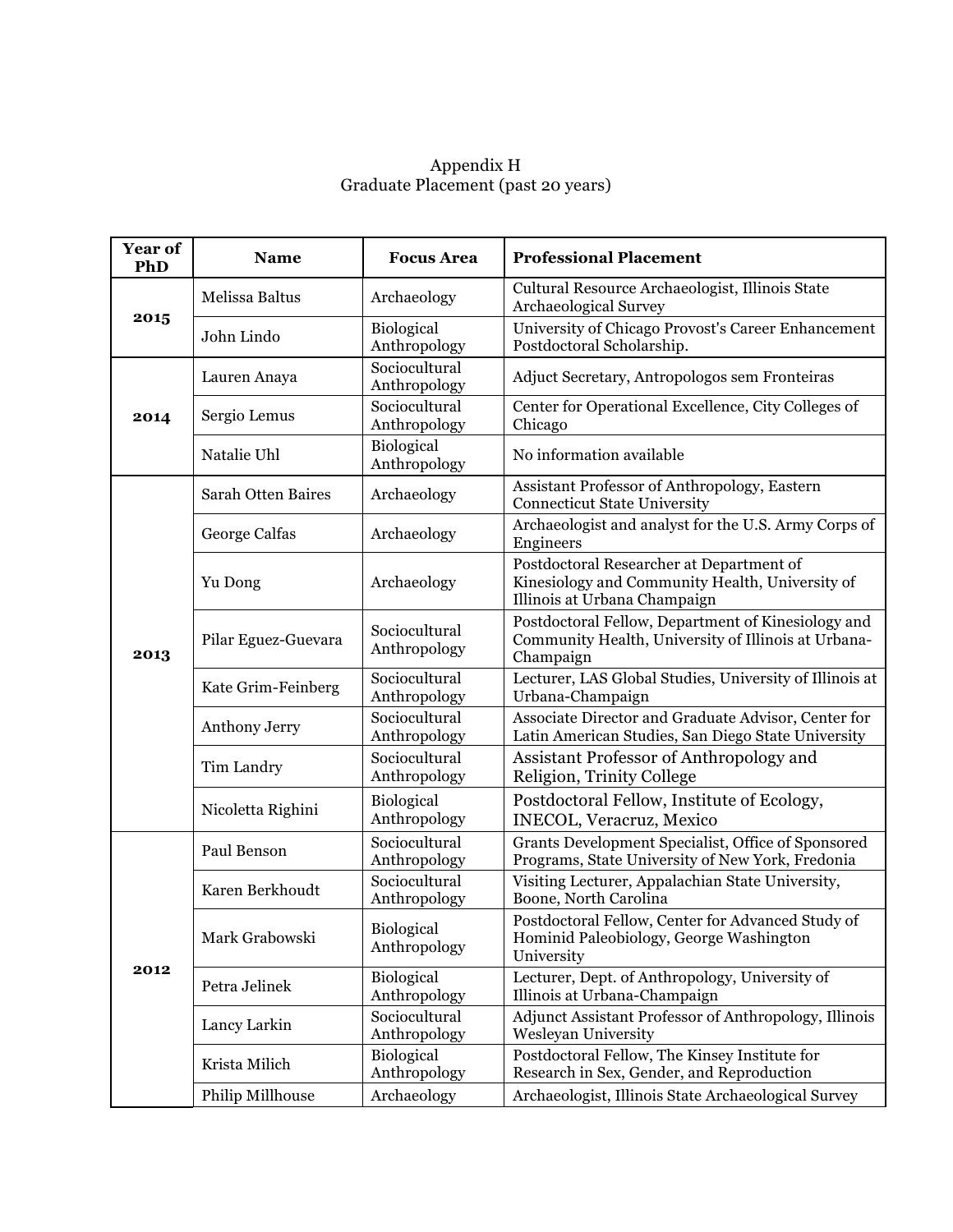|      | <b>Teresa Ramos</b>            | Sociocultural<br>Anthropology | Outreach Director, Advance Illinois                                                                                                                                                                                                                                               |
|------|--------------------------------|-------------------------------|-----------------------------------------------------------------------------------------------------------------------------------------------------------------------------------------------------------------------------------------------------------------------------------|
|      | Isabel Scarborough             | Sociocultural<br>Anthropology | Assistant Professor, Parkland College                                                                                                                                                                                                                                             |
|      | Tomi Tusia                     | Sociocultural<br>Anthropology | No information available                                                                                                                                                                                                                                                          |
|      | Julie Williams                 | Sociocultural<br>Anthropology | Assistant Professor of Anthropology, Universidad<br>San Francisco de Quito, Ecuador                                                                                                                                                                                               |
|      | Caie Yan                       | Biological<br>Anthropology    | Visiting Lecturer, San Jose Sate University and San<br><b>Francisco State University</b>                                                                                                                                                                                          |
|      | Dana Beehr                     | Archaeology                   | Position descriptions to be added                                                                                                                                                                                                                                                 |
|      | Alleen Betzenhauser            | Archaeology                   | Archaeologist, Illinois State Archaeological Survey                                                                                                                                                                                                                               |
|      | Junjie Chen                    | Sociocultural<br>Anthropology | Postdoctoral Fellow, American Council for Learned<br>Societies, at Department of Anthropology and East<br>Asian Studies Center, Columbia University                                                                                                                               |
|      | Song Pae Cho                   | Sociocultural<br>Anthropology | Postdoctoral Fellow, Korea Foundation, Center for<br>Korean Studies, University of California, Berkeley;<br>Postdoctoral Fellow in Transregional Research,<br>Social Science Research Council; Lecturer,<br>International and Area Studies, University of<br>California, Berkeley |
|      | Angela Glaros                  | Sociocultural<br>Anthropology | Assistant Professor, Eastern Illinois University                                                                                                                                                                                                                                  |
| 2011 | Alison Goebel                  | Sociocultural<br>Anthropology | Grants Coordinator and Researcher, Greater Ohio<br><b>Policy Center</b>                                                                                                                                                                                                           |
|      | Michele Hanks                  | Sociocultural<br>Anthropology | SAGE Fellow, Case Western Reserve Univerity                                                                                                                                                                                                                                       |
|      | Milena Shattuck                | Biological<br>Anthropology    | Visiting Assistant Professor, Duke University                                                                                                                                                                                                                                     |
|      | <b>Elizabeth Spreng</b>        | Sociocultural<br>Anthropology | Instructor, University of Kansas                                                                                                                                                                                                                                                  |
|      | Kok Kee Tan                    | Sociocultural<br>Anthropology | Assistant Professor, Shandong University, China                                                                                                                                                                                                                                   |
|      | Cristopher Valencia<br>Ramirez | Sociocultural<br>Anthropology | Assistant Professor, Department of Anthropology,<br>University of New Mexico, Albuquerque                                                                                                                                                                                         |
|      | <b>Scott Williams</b>          | Biological<br>Anthropology    | Assistant Professor, New York University                                                                                                                                                                                                                                          |
|      | Aidé Acosta                    | Sociocultural<br>Anthropology | Visiting Instructor, University of Illinois                                                                                                                                                                                                                                       |
| 2010 | Glen Freimuth                  | Archaeology                   | Professor Emeritus, Richland Community College,<br>Decatur                                                                                                                                                                                                                        |
|      | Jin-Heon Jung                  | Sociocultural<br>Anthropology | Postdoctoral Research Fellow, Max-Planck-Institute<br>for the Study of Religious and Ethnic Diversity                                                                                                                                                                             |
|      | Melissa Raguet-<br>Schofield   | Biological<br>Anthropology    | Tutor, Department of Anthropology, Washington<br>University, St. Louis                                                                                                                                                                                                            |
|      | Jason Ritchie                  | Sociocultural<br>Anthropology | Assistant Professor, Department of Global &<br>Sociocultural Studies, Florida Intl University, Miami,<br>FL                                                                                                                                                                       |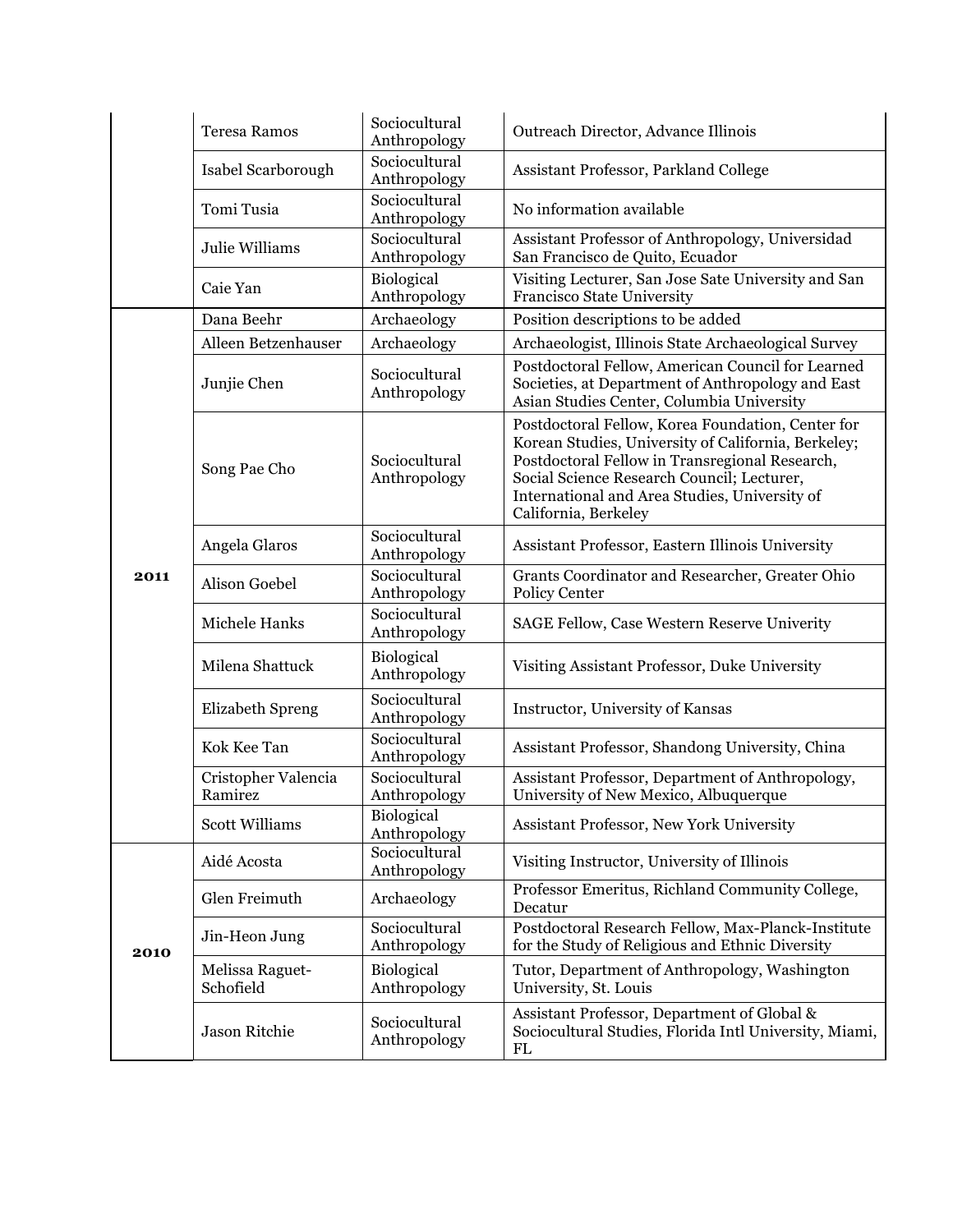|      | Batamaka Some             | Sociocultural<br>Anthropology | Consulting Specialist in Gender and Africa in the<br>Market Access Initiative and Agricultural<br>Development Program, Bill and Melinda Gates<br>Foundation; Gender and Agricultural Consultant,<br>United Nations World Food Program in Rome |
|------|---------------------------|-------------------------------|-----------------------------------------------------------------------------------------------------------------------------------------------------------------------------------------------------------------------------------------------|
|      | Stanley Thangaraj         | Sociocultural<br>Anthropology | Assistant Professor of Anthropology, City College of<br>New York                                                                                                                                                                              |
|      | <b>Frank Tortorello</b>   | Sociocultural<br>Anthropology | Researcher, Professional Solutions LLC                                                                                                                                                                                                        |
|      | William Hope              | Sociocultural<br>Anthropology | Assistant Professor, Knox College                                                                                                                                                                                                             |
|      | HyunHee Kim               | Sociocultural<br>Anthropology | Lecturer, Seoul National University, South Korea                                                                                                                                                                                              |
|      | Tzu-kai Liu               | Sociocultural<br>Anthropology | Postdoctoral Research Associate, Department of<br>Anthropology, University of Illinois                                                                                                                                                        |
| 2009 | <b>Brian Montes</b>       | Sociocultural<br>Anthropology | Assistant Professor, Department of Latin American<br>and Latino/a Studies, John Jay College of Criminal<br>Justice                                                                                                                            |
|      | Jennifer Shoaff           | Sociocultural<br>Anthropology | Assistant Professor of Gender and Race Studies,<br>University of Alabama                                                                                                                                                                      |
|      | Bernardo Urbani           | Biological<br>Anthropology    | Associate Researcher at the Centro de Antropologia,<br>Instituto Venezolano de Investigaciones Científicas,<br>in Venezuela                                                                                                                   |
|      | <b>Richard VanderHoek</b> | Archaeology                   | Archaeologist, Alaska Department of Natural<br>Resources, Anchorage, Alaska                                                                                                                                                                   |
|      | Andrew D. Asher           | Sociocultural<br>Anthropology | Scholarly Communications Fellow, Bertrand Library,<br>Bucknell University, Lewisburg, PA                                                                                                                                                      |
|      | Margaret Brown Vega       | Archaeology                   | Postdoctoral Researcher, Department of<br>Anthropology, Pennsylvania State University                                                                                                                                                         |
|      | Jalh Dulanto              | Sociocultural<br>Anthropology | Visiting Assistant Professor, Department of<br>Anthropology, DePauw University                                                                                                                                                                |
|      | Alyssa Garcia             | Sociocultural<br>Anthropology | Assistant Professor, Women's Studies & Africana<br>Studies, Pennsylvania State University                                                                                                                                                     |
|      | Dawn Grimes-<br>MacLellan | Sociocultural<br>Anthropology | Assistant Professor, Japanese Studies, Earlham<br>College, Richmond, IN                                                                                                                                                                       |
|      | Timothy P. McCleary       | Archaeology                   | Department Head, General Studies Department,<br>Little Big Horn College                                                                                                                                                                       |
| 2008 | Noriko Muraki             | Sociocultural<br>Anthropology | Independent Scholar, Japan                                                                                                                                                                                                                    |
|      | Akiko Takeyama            | Sociocultural<br>Anthropology | Assistant Professor in the Department of<br>Anthropology and Women's Studies, University of<br>Kansas                                                                                                                                         |
|      | Nicole Tami               | Sociocultural<br>Anthropology | Director of Global Education Initiatives, University<br>of New Mexico                                                                                                                                                                         |
|      | Sujey Vega                | Sociocultural<br>Anthropology | Assistant Professor, Women and Gender Studies,<br>School of Social Transformation, Arizona State<br>University                                                                                                                                |
|      | Mary Walker               | Sociocultural<br>Anthropology | Position descriptions to be added                                                                                                                                                                                                             |
|      | Jill Wightman             | Sociocultural<br>Anthropology | Assistant Professor and Director of Anthropology,<br><b>Bradley University</b>                                                                                                                                                                |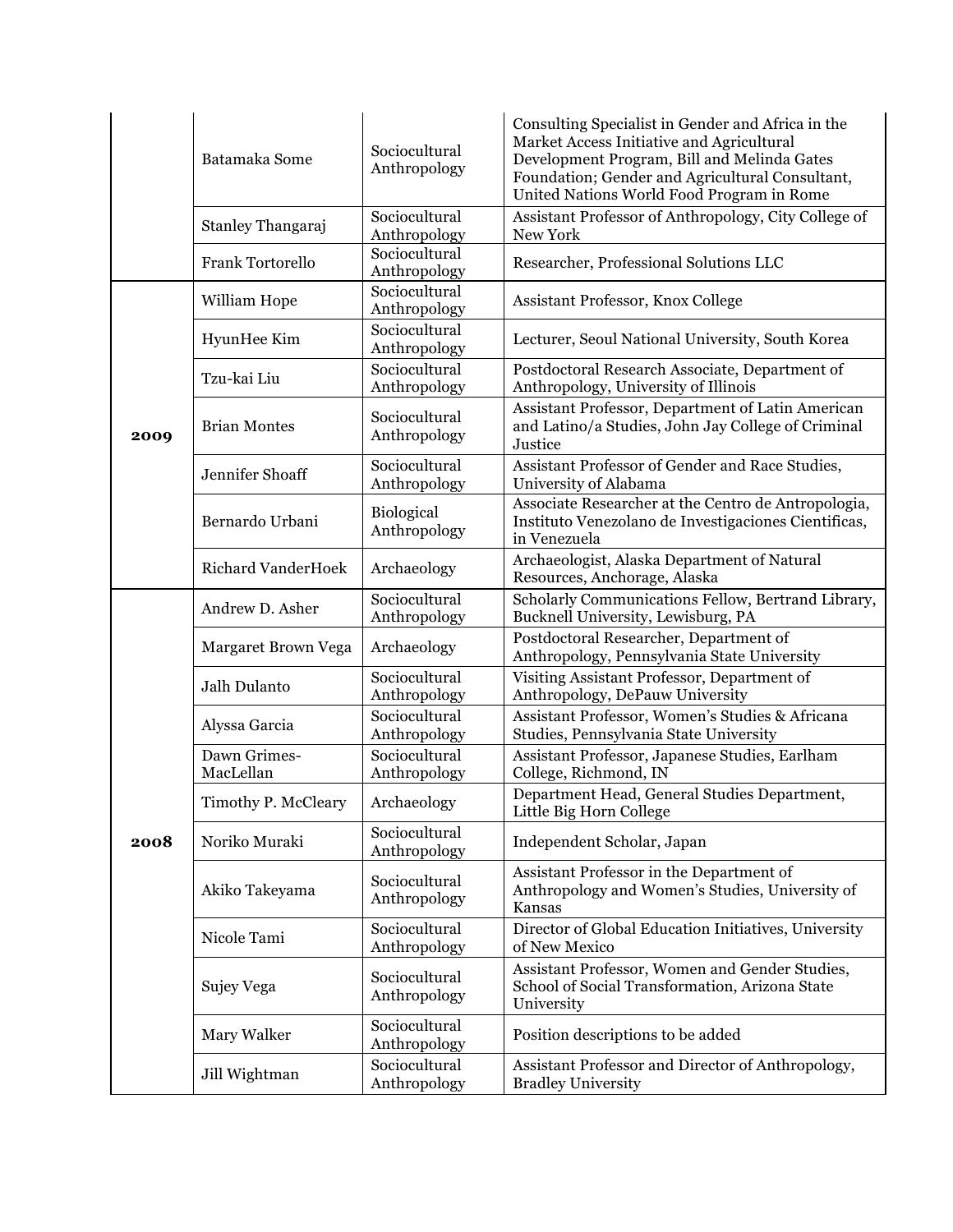| 2007 | Gregory E. Blomquist          | <b>Biological</b><br>Anthropology | Assistant Professor, Department of Anthropology,<br>University of Missouri                                                                          |
|------|-------------------------------|-----------------------------------|-----------------------------------------------------------------------------------------------------------------------------------------------------|
|      | Michelle Croissier            | Sociocultural<br>Anthropology     | Visiting Assistant Professor, SIU-Carbondale                                                                                                        |
|      | Kristin Hedman                | <b>Biological</b><br>Anthropology | Human Skeletal Analyst, Illinois State Archaeology<br>Survey                                                                                        |
|      | Martin Kowalewski             | Biological<br>Anthropology        | Executive Director of the Estacion Biologica de Usos<br>Mulitples de Corrientes and the Museo Argentino de<br>Cienceas Naturales-Conciet, Argentina |
|      | Shanshan Lan                  | Sociocultural<br>Anthropology     | Postdoctoral Fellow, Connecticut College                                                                                                            |
|      | Isadore Lobnibe               | Sociocultural<br>Anthropology     | Associate Professor, Department of Anthropology,<br>Western Oregon University                                                                       |
|      | Laurel Monnig                 | Linguistic<br>Anthropology        | Assistant Professor, Wright State University, Ohio                                                                                                  |
|      | Joy Sather-Wagstaff           | Sociocultural<br>Anthropology     | Assistant Professor of Anthropology, North Dakota<br><b>State University</b>                                                                        |
|      | Susan Alt                     | Archaeology                       | Associate Professor of Anthropology, Indiana<br>University, Bloomington, IN                                                                         |
|      | Soo-Jung Lee                  | Sociocultural<br>Anthropology     | Assistant Professor, University of North Korean<br>Studies, Seoul                                                                                   |
| 2006 | So Jin Park                   | Sociocultural<br>Anthropology     | Researcher, Yonsei University                                                                                                                       |
|      | Han-Sun Yang                  | Sociocultural<br>Anthropology     | Assistant Professor of Anthropology, Ajou University                                                                                                |
|      | Margarita Chaves-<br>Chamorro | Sociocultural<br>Anthropology     | Researcher, Inst Colombiano de Antropologia e<br>Historia (ICANH)                                                                                   |
|      | Angelina Cotler               | Sociocultural<br>Anthropology     | Associate Director, Center for Latin American and<br>Carribean Studies, University of Illinois                                                      |
| 2005 | Sandra Hamid                  | Sociocultural<br>Anthropology     | Senior Director for Programs, The Asia Foundation,<br>Indonesia                                                                                     |
|      | Eric Hollinger                | Archaeology                       | Case Officer in the Repatriation Program,<br>Smithsonian, Washington DC                                                                             |
|      | Robin Bernstein               | Biological<br>Anthropology        | Associate Professor, Anthropology, University of<br>Colorado, Boulder                                                                               |
|      | Jennfier Creamer              | Sociocultural<br>Anthropology     | International Education Administrator, University of<br>Pittsburgh                                                                                  |
| 2004 | Derek Pardue                  | Sociocultural<br>Anthropology     | Faculty, Department of Culture and Science, Aarhus<br>University, Denmark                                                                           |
|      | Tesfaye Wolde-<br>Medhin      | Sociocultural<br>Anthropology     | Graduate student, School of Library and Information<br>Science, University of Illinois                                                              |
|      | Rui Wang                      | Archaeology                       | Position descriptions to be added                                                                                                                   |
|      | Michelle Wibbelsman           | Sociocultural<br>Anthropology     | Assistant Professor, Latin American Indigenous<br>Cultures, Ohio State University                                                                   |
|      | Barth Wright                  | Biological<br>Anthropology        | Associate Professor of Anatomy, Kansas City<br>University of Medicine and Biosciences, Kansas City,<br>Kansas                                       |
| 2003 | Ida Fadzillah                 | Sociocultural<br>Anthropology     | Associate Professor, Department of Sociology and<br>Anthropology, Middle Tennessee State University                                                 |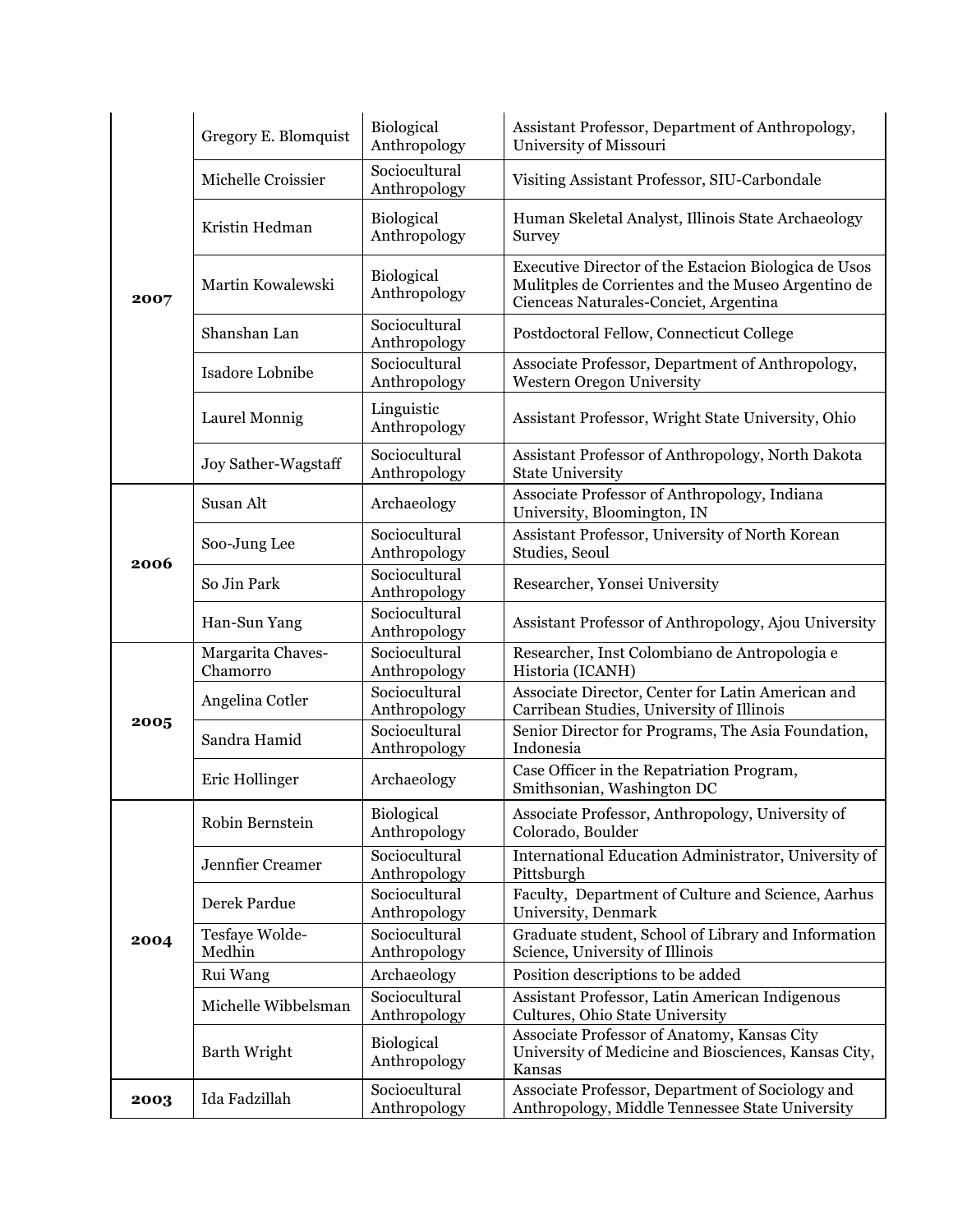|      | William Leggett       | Sociocultural<br>Anthropology     | Associate Professor, Department of Sociology and<br>Anthropology, Middle Tennessee State University             |
|------|-----------------------|-----------------------------------|-----------------------------------------------------------------------------------------------------------------|
|      | Michelle Loyet        | Archaeology                       | Assistant Director, Graduate and Online Advising,<br>Webster University                                         |
|      | Colin McEwan          | Sociocultural<br>Anthropology     | Curator of Latin American Collections, The British<br>Museum, London; Research Faculty, University of<br>London |
|      | Giovanna Micarelli    | Sociocultural<br>Anthropology     | Assistant Professor, Research Associate, Universidad<br>Nacional cede Leticia in Colombia                       |
|      | Jennifer Rehg         | <b>Biological</b><br>Anthropology | Associate Professor, Department of Anthropology,<br>Southern Illinois University, Edwardsville                  |
|      | <b>Jesook Song</b>    | Sociocultural<br>Anthropology     | Associate Professor of Anthropology, St. George<br>Campus, University of Toronto                                |
|      | Lamissa Bangali       | Sociocultural<br>Anthropology     | Anthropological consultant, ODEC Information<br>Technology and Services, Burkina Faso                           |
|      | Jose A. Berenguer     | Sociocultural<br>Anthropology     | Chief Curator, Chilean Museum of Precolumbian Art                                                               |
|      | Patricia A. Howard    | Sociocultural<br>Anthropology     | Adjunct Professor, Bluegrass Community and<br>Technical College, Lexington, KY                                  |
|      | Michelle Johnson      | Sociocultural<br>Anthropology     | Associate Professor of Anthropology and African<br>Studies Minor Co-Coordinator, Bucknell University            |
| 2002 | Monica McManus        | Linguistic<br>Anthropology        | Research Scientist and Site Director for Welfare,<br>Children and Families Project, Johns Hopkins<br>University |
|      | James G. Ostlund      | Biological<br>Anthropology        | Deceased                                                                                                        |
|      | Sarah D. Phillips     | Sociocultural<br>Anthropology     | Professor of Anthropology, Indiana University                                                                   |
|      | Kayoke Toshihara      | Archaeology                       | Position descriptions to be added                                                                               |
|      | Katherine L. Wiegele  | Sociocultural<br>Anthropology     | Adjunct Assistant Professor, Department of<br>Anthropology, Northern Illinois University                        |
|      | Gina L. Bessa Hunter  | Sociocultural<br>Anthropology     | Associate Professor of Anthropology, Illinois State<br>University                                               |
|      | Naoki Chiba           | Sociocultural<br>Anthropology     | Professional Translator and Editor for Japanese<br>publications                                                 |
|      | Timothy P. Daniels    | Sociocultural<br>Anthropology     | Assistant Professor of Anthropology, Hofstra<br>University                                                      |
|      | Richard B. Freeman    | Sociocultural<br>Anthropology     | Assistant University Librarian, Anthropology Subject<br>Specialist, University of Florida, Gainesville          |
|      | Kathryn J. Litherland | Sociocultural<br>Anthropology     | Managing Editor, Hispanic American Historical<br>Review, the University of Maryland                             |
| 2001 | Walter Little         | Sociocultural<br>Anthropology     | Associate Professor, Department of Anthropology,<br>State University of New York, Albany                        |
|      | Agnes G. Loeffler     | Sociocultural<br>Anthropology     | Assistant Professor, Department of Pathology and<br>Laboratory Medicine, University of Wisconsin,<br>Madison    |
|      | Chie Saito            | Sociocultural<br>Anthropology     | <b>Associate Professor of Cultural</b><br>Anthropology/Folklore, Suzuka International<br>University, Japan      |
|      | Maria Tapias          | Sociocultural<br>Anthropology     | Associate Professor of Anthropology, Associate<br>Dean, Grinnell College, Iowa                                  |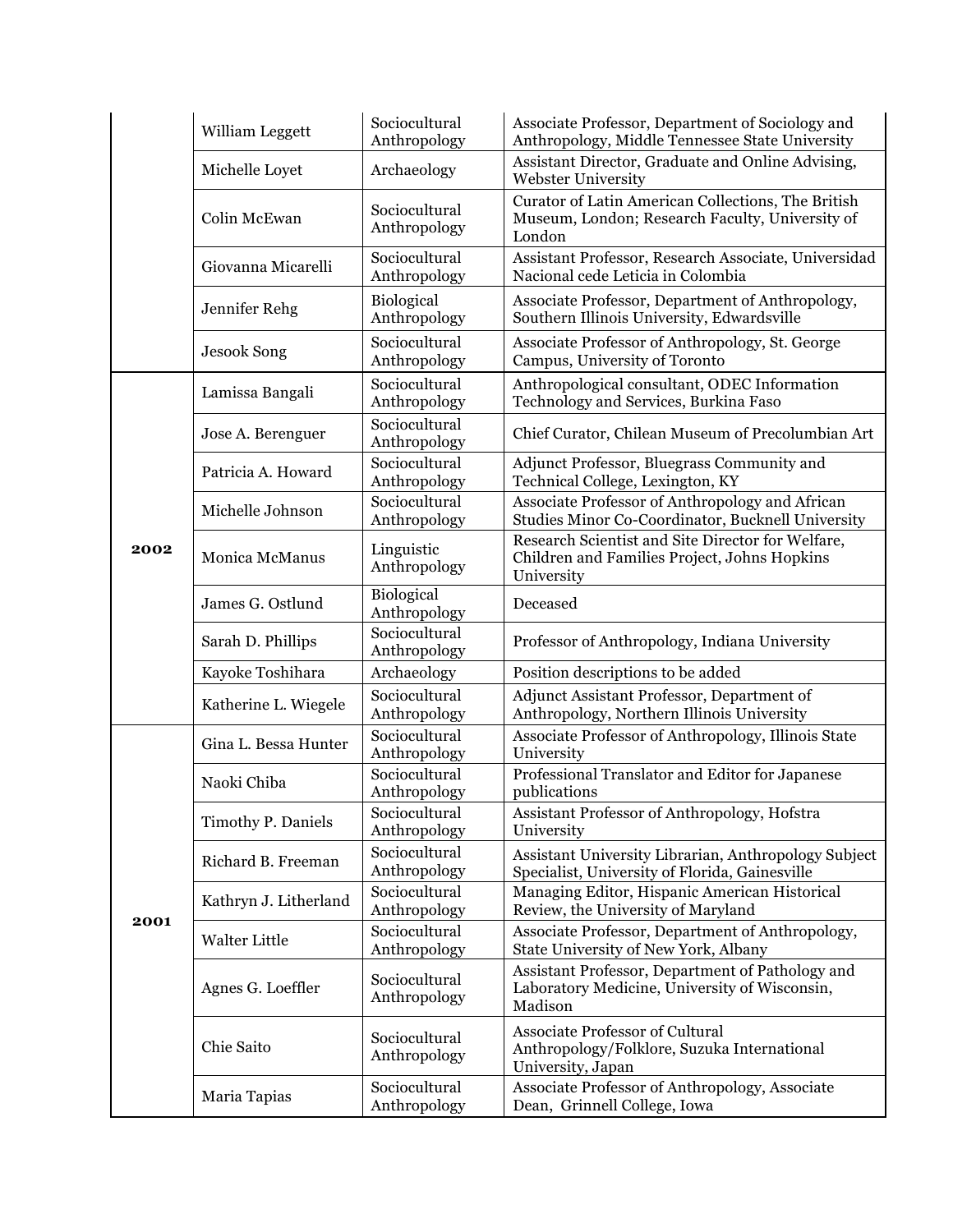|      | Moeslim<br>Abdurrahaman       | Sociocultural<br>Anthropology | Deceased                                                                                                                                                                                                                                              |
|------|-------------------------------|-------------------------------|-------------------------------------------------------------------------------------------------------------------------------------------------------------------------------------------------------------------------------------------------------|
|      | Angulmaduwe<br>Ariyaratne     | Sociocultural<br>Anthropology | Faculty, Anthropology Program, Division of Social<br>and Business Sciences, Heartland Community<br>College, Illinois                                                                                                                                  |
|      | Colin M. Betts                | Archaeology                   | Associate Professor of Anthropology, Luther College                                                                                                                                                                                                   |
|      | Julio Bicca-Marques           | Biological<br>Anthropology    | President of the Brazilian Primatological Society;<br>Professor, Laboratório de Primatologia<br>Departamento de Biodiversidade e Ecologia,<br>Faculdade de Biociências Pontifícia Universidade<br>Católica do Rio Grande do Sul, Porto Alegre, Brasil |
|      | Rachel Corr                   | Sociocultural<br>Anthropology | Associate Professor of Anthropology, Florida<br><b>Atlantic University</b>                                                                                                                                                                            |
| 2000 | Thomas D. Denberg             | Sociocultural<br>Anthropology | Associate Professor, University of Colorado,<br><b>Anschultz Medical Campus</b>                                                                                                                                                                       |
|      | Ricardo H. Herrera            | Sociocultural<br>Anthropology | Professor of Anthropology and Education and<br>Director of International Cooperation, Universidad<br>de la Frontera, Chile                                                                                                                            |
|      | Haruko Kinase-<br>Leggett     | Sociocultural<br>Anthropology | Independent Scholar and Author, Urbana, Illinois                                                                                                                                                                                                      |
|      | Michael Noll                  | Archaeology                   | No information available                                                                                                                                                                                                                              |
|      | Isabel M. Perez-<br>Chiriboga | Sociocultural<br>Anthropology | <b>Research Consultant with International</b><br>Development firm working in Colombia, Panamá,<br>Honduras, Costa Rica and Guatemala                                                                                                                  |
|      | Yuji Yamamoto                 | Sociocultural<br>Anthropology | Professor, Sociology of Education, Kansai University,<br>Japan                                                                                                                                                                                        |
|      | Shanshan Du                   | Sociocultural<br>Anthropology | Associate Professor of Anthropology and Director of<br>Asian Studies, Tulane University                                                                                                                                                               |
|      | <b>Sasch Goluboff</b>         | Sociocultural<br>Anthropology | Associate Professor of Cultural Anthropology,<br>Washington and Lee University                                                                                                                                                                        |
| 1999 | Amanda Grunden                | Sociocultural<br>Anthropology | University of Illinois Division of Academic Outreach                                                                                                                                                                                                  |
|      | <b>Jill Pruetz</b>            | Biological<br>Anthropology    | Walvoord Professor of Liberal Arts and Science,<br>Department of Anthropology, Iowa State University                                                                                                                                                  |
|      | <b>Russell Zanca</b>          | Sociocultural<br>Anthropology | Professor, Department of Anthropology,<br>Northeastern Illinois University                                                                                                                                                                            |
|      | Edward G. Adelmann            | Sociocultural<br>Anthropology | No information available                                                                                                                                                                                                                              |
| 1998 | Thomas E. Berres              | Archaeology                   | Archaeologist, Our Heritage Archaeological Services,<br>Inc.                                                                                                                                                                                          |
|      | Gene-Wong Chung               | Sociocultural<br>Anthropology | No information available                                                                                                                                                                                                                              |
|      | Soo Hyun Jang                 | Sociocultural<br>Anthropology | Professor, Department of Anthropology,<br>Kwangwoon University                                                                                                                                                                                        |
|      | Xiaoxing Liu                  | Sociocultural<br>Anthropology | Associate Professor of Chinese Language and<br>Culture, Soka University of America, Aliso Viejo,<br>California                                                                                                                                        |
|      | Mwenda Ntarangwi              | Sociocultural<br>Anthropology | Executive Director, Office of Global Initiatives,<br>Indiana Wesleyan University                                                                                                                                                                      |
|      | Christopher S.<br>Thompson    | Sociocultural<br>Anthropology | Chair, Department of Linguistics, Ohio University                                                                                                                                                                                                     |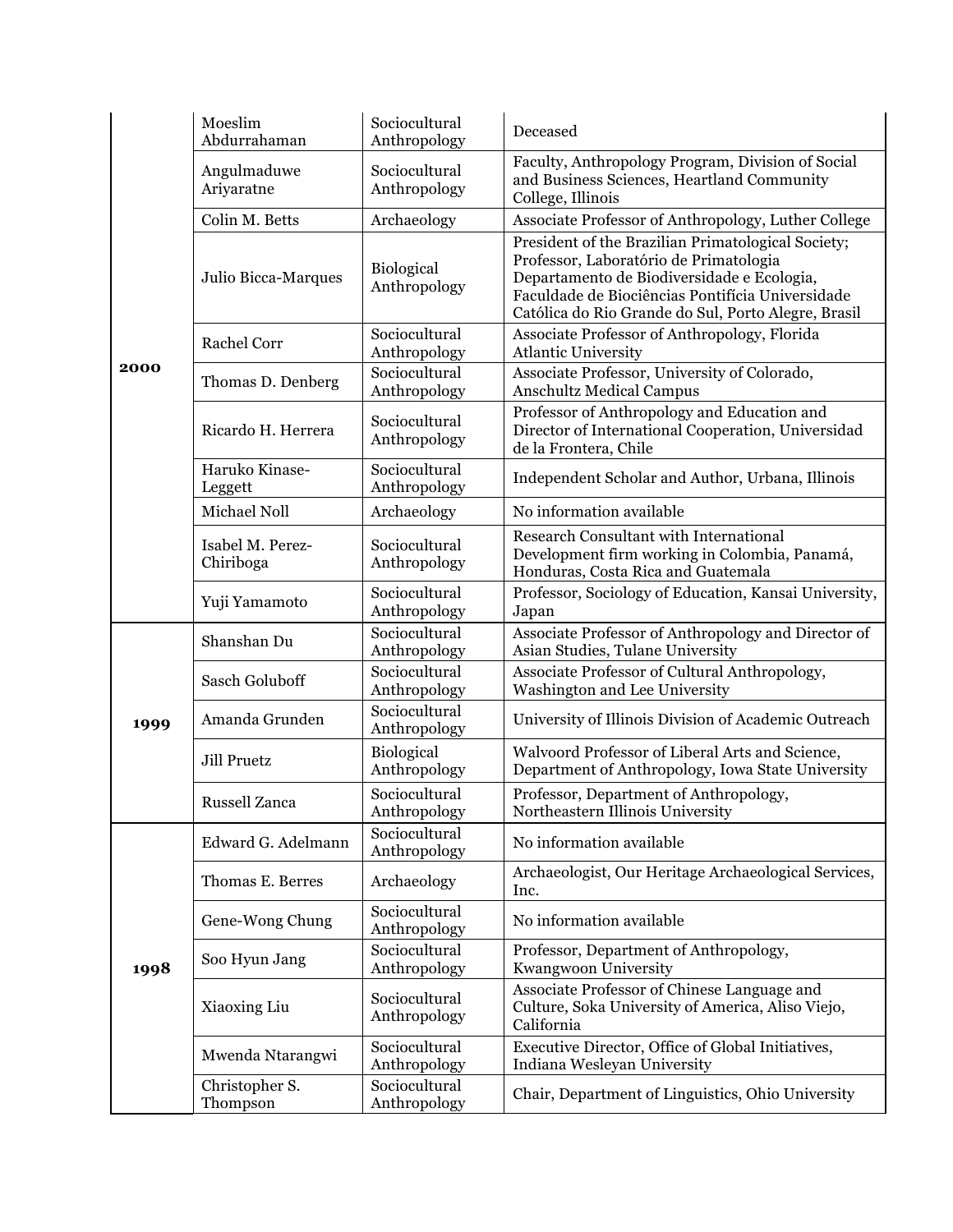|      | Nan L. Volinsky           | Sociocultural<br>Anthropology  | Outreach Coordinator and Academic Coordinator,<br>Center for Latin American and Caribbean Studies,<br>University of Illinois                                     |
|------|---------------------------|--------------------------------|------------------------------------------------------------------------------------------------------------------------------------------------------------------|
|      | <b>Carolee Berg</b>       | Sociocultural<br>Anthropology  | Assistant Professor, Manhattenville College                                                                                                                      |
|      | JoAnn D'Alisera           | Sociocultural<br>Anthropology  | Head, Department of Religion, and Associate<br>Professor of Anthropology, University of Arkansas                                                                 |
|      | Rosa DeJorio              | Sociocultural<br>Anthropology  | Associate Professor and Program Director for<br>Anthropology, University of North Florida                                                                        |
|      | Patricia J. Hammer        | Sociocultural<br>Anthropology  | Director of Center for Well-Being, Lima, Peru                                                                                                                    |
|      | Joanna Lambert            | Biological                     | Professor, Department of Anthropology, University<br>of Colorado at Boulder                                                                                      |
|      | Jill A. Leonard           | Sociocultural<br>Anthropology  | Consultant, Washington, DC                                                                                                                                       |
| 1997 | Lynne Macklin<br>Wolforth | Biological<br>Anthropology     | Lecturer, Department of Anthropology, University of<br>Hawaii, Hilo                                                                                              |
|      | Leng Leng Thang           | Sociocultural<br>Anthropology  | Associate Professor, Department of Japanese<br>Studies, National University of Singapore                                                                         |
|      | <b>Cameron Wesson</b>     | Archaeology                    | Lucy G. Moses Distinguished Professor of<br>Anthropology at Lehigh University                                                                                    |
|      | William W. Wood           | Sociocultural<br>Anthropology  | Associate Professor, Department of Anthropology,<br>University of Wisconsin, Milwaukee                                                                           |
|      | Stephen Wooten            | Sociocultural<br>Anthropology  | Associate Professor of Anthropology and<br>International Studies, University of Oregon                                                                           |
|      | Carol A. Yokell           | Archaeology                    | Adjunct Professor, Texas Christian University and<br>Wright State University; Analyst, Fiduciary<br>Exceutive Group, J. P. Morgan                                |
|      | Marta Zambrano            | Sociocultural<br>Anthropology  | Associate Professor of Anthropology, Universidad<br>Nacional, Santa Fe de Bogotá, Colombia                                                                       |
|      | <b>Brian Adams</b>        | Archaeology                    | Assistant Director, University of Illinois Public<br>Service Archaeology & Architecture Program                                                                  |
|      | Sibel Barut               | Archaeology                    | Associate Professor of Anthropology, Northern<br><b>Illinois University</b>                                                                                      |
|      | Giovanni Bennardo         | Sociolcultural<br>Anthropology | Associate Professor of Anthropology, Northern<br>Illinois University                                                                                             |
|      | <b>Robert Clouse</b>      | Archaeology                    | Executive Director, University of Alabama Museums                                                                                                                |
|      | Marcus B. Griffin         | Sociocultural<br>Anthropology  | Professor of Anthropology and Sociology,<br>Christopher Newport University, Virginia                                                                             |
| 1996 | Richard Howard            | Sociocultural<br>Anthropology  | Independent Consultant, Jakarta, Indonesia                                                                                                                       |
|      | C. Richard King           | Sociocultural<br>Anthropology  | Department of Anthropology, Drake University                                                                                                                     |
|      | Denise Roth               | Sociocultural<br>Anthropology  | Behavioral Scientist, Behavioral and Clinical<br>Surveillance Branch, Division of HIV/AIDS<br>Prevention, Centers for Disease Control and<br>Prevention, Atlanta |
|      | Patrick Y. Royer          | Sociocultural<br>Anthropology  | Research Associate, Department of Anthropology,<br>University of Illinois                                                                                        |
|      | Hong Wang                 | Archaeology                    | Analyst, Isotope Geochemistry Section, Radiocarbon<br>Dating Laboratory, University of Illinois                                                                  |